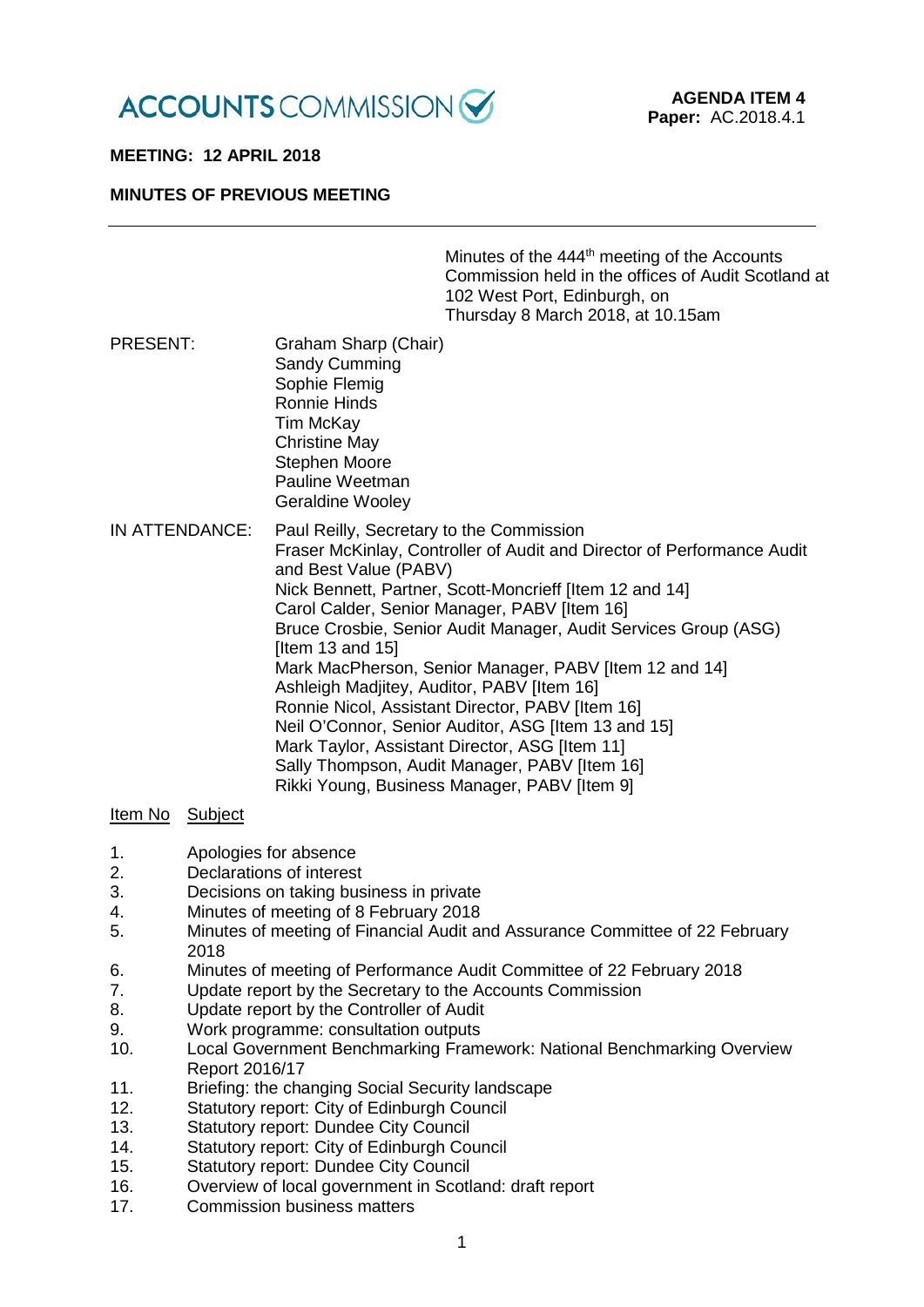# Christine May

The Chair advised during the meeting that this would be the last meeting attended by Christine May, whose period of appointment would end on 31 March. The Chair thanked Christine on behalf of the Commission for her input and commitment over her appointment, and wished her well for the future.

#### 1. Apologies for absence

It was noted that apologies for absence had been received from Alan Campbell and Sheila Gunn.

#### 2. Declarations of interest

The following declarations of interest were made:

- Sophie Flemig, in item 12, since a close family member was involved in the building of Edinburgh schools, and as a resident of the City of Edinburgh.
- Ronnie Hinds, in item 10, as a former chair of the project board of the Local Government Benchmarking Framework.
- Tim McKay, as a former member of City of Edinburgh Council.
- Christine May, in item 16, as a former chair of Fife Cultural Trust, in relation to references to arm's-length external organisations.
- Pauline Weetman, in item 12, as a resident of the City of Edinburgh.
- Geraldine Wooley:
	- o in item 7, as a member of the Fife Valuation Appeal Committee, in relation to references to non-domestic and business rates
	- $\circ$  in item 11, since a close family member is an adviser to the Scottish Government on social security matters.

#### 3. Decisions on taking business in private

It was agreed that the following items be taken in private:

- Items 14 and 15 require the Commission to consider actions in relation to a report by the Controller of Audit. The Commission is then obliged by statute to inform the council in question of its decision, which the Commission does before making the decision public.
- Item 15 proposes a draft report, which the Commission is to consider and consult appropriately with stakeholders if necessary before publishing.

No business was notified by members for item 16 and thus the Chair advised that the item would not require discussion.

4. Minutes of meeting of 8 February 2018

The Commission approved as a correct record the minutes of the meeting of 8 February 2018.

Arising therefrom, in relation to paragraph 7, fourth bullet point, and in response to a query from Tim McKay, the Commission noted advice from the Controller of Audit that he would provide in early course further information to the Commission on the General Data Protection Regulation.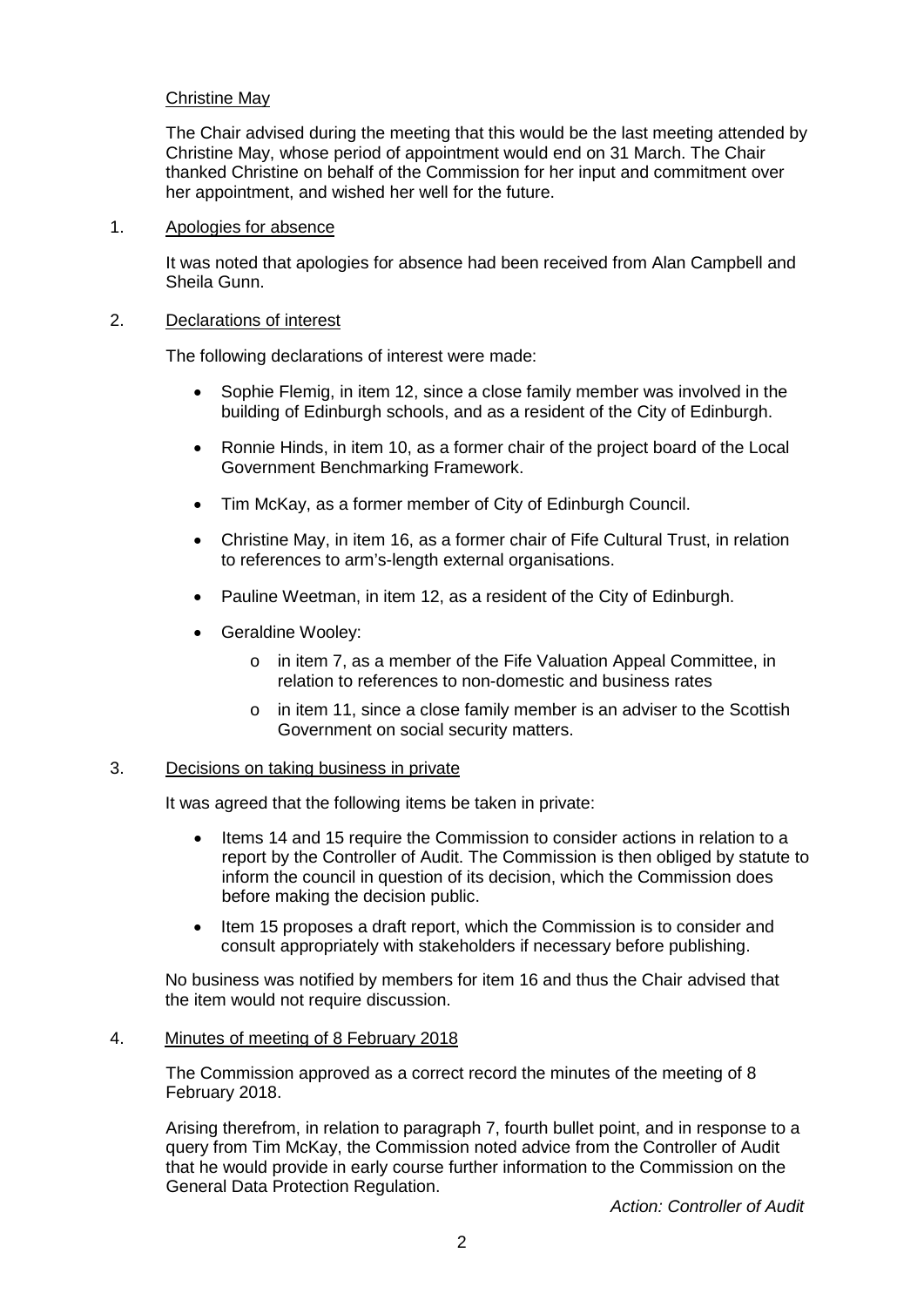# 5. Minutes of meeting of Financial Audit and Assurance Committee of 22 February 2018

The Commission approved as a correct record the minutes of the meeting of 22 February.

Arising therefrom, the Commission noted advice from Pauline Weetman:

- That, in relation to item 5, Commission members would at the forthcoming Commission Strategy Seminar on 13-14 March be considering points raised by external auditors at recent meetings of the Committee on their experiences of the audit.
- That, in relation to item 6, she was keen to ensure that the report on intelligence considered regularly by the Committee features in the Commission's reporting of its assurance on the quality of audit.

*Action: Secretary*

## 6. Minutes of meeting of Performance Audit Committee of 22 February 2018

The Commission approved as a correct record the minutes of the meeting of 22 February.

#### 7. Update report by the Secretary to the Accounts Commission

The Commission considered a report by the Secretary to the Commission providing an update on significant recent activity relating to local government and issues of relevance or interest across the wider public sector.

During discussion, the Commission:

- Noted advice from the Secretary that:
	- o Shetland Islands Council had announced on 28 February the appointment of a new Chief Executive, Maggie Sandison.
	- o The National Audit Office had published on 8 March its report *Financial sustainability of local authorities 201*8, which he would circulate to members for use at the forthcoming Strategy Seminar.
- Agreed, in relation to a query from Christine May, that further information be provided on the Scottish Government's proposals for the future of the Forestry Commission.

#### *Action: Director of PABV*

- In relation to paragraph 24, in response to a query from Stephen Moore, noted advice from the Director of PABV that the Strategic Scrutiny Group was considering collaborative work amongst partners on homelessness,, upon which he would report further.
- In relation to paragraph 20, in response to a query from Tim McKay, agreed that further information be provided on the public sector pay rises agreed as part of the Scottish Government budget.

*Action: Secretary and Director of PABV*

Following discussion, the Commission noted the report.

8. Update report by the Controller of Audit

The Controller of Audit provided a verbal update on his recent activity including meetings and discussions with stakeholders.

Following discussion, the Commission noted the update.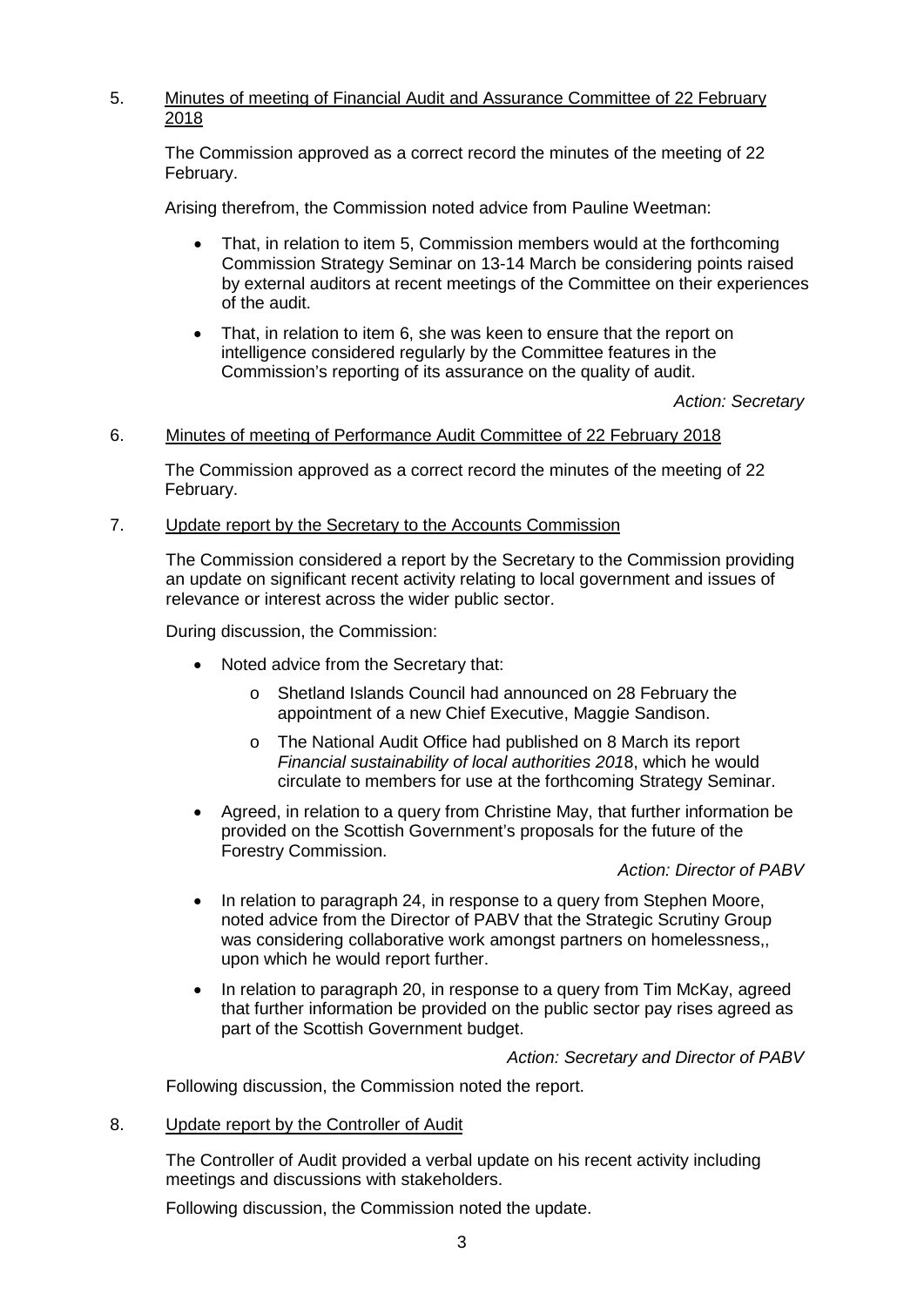## 9. Work programme: consultation outputs

The Commission considered a report by the Secretary to the Commission setting out the responses to the recent consultation on the refreshed Accounts Commission work programme (2017/18 – 2021/22) and seeking approval of the work programme.

During discussion, the Commission agreed:

- To note advice from the Secretary that two additional responses had been received, from the chief executives of Orkney Islands and South Lanarkshire councils, which he would make available to members.
- In relation to paragraph 26, in response to a query from Stephen Moore, agreed that the Commission be kept updated on further dialogue with COSLA around its expectations of the Improvement Service.
- To note advice from the Director of PABV that cyber security, in addition to being considered in the context of the scope for the proposed performance audit on digital progress in local government, is also being considered by the Strategic Scrutiny Group as part of its programme of work.
- That the Director of PABV provide a more detailed schedule of outputs from programme development activity (as set out in Appendix 3 of the report).

*Action: Director of PABV*

Following discussion, the Commission agreed:

- The proposed reordering of performance audits and related work (as set out in paragraph 8 of the report)
- To refer specific feedback on ongoing work to appropriate audit teams, policy cluster teams and the Strategic Scrutiny Group as appropriate.
- To specifically consider the following proposals for new areas of performance audit work as part of the work programme refresh proposals 2019/20 in December 2018:
	- o Commercialism / entrepreneurship
	- o Climate change and energy
	- o Cyber security
- To agree to the scheduling of a report in its *How Councils Work* series in 2018/19, with further consideration to be given to an appropriate subject in this regard.
- To this end, that the Director report in early course on proposals.
- To defer proposed scheduling of a *How Councils Work* report in 2019/20 until the Commission considers the refresh of the work programme for 2019/20.
- To approve its programme of work subject to the revisions agreed as a result of the consultation and subject to liaison with the Auditor General for Scotland in relation to any joint audit work.
- To endorse the proposed publication and communication arrangements.
- To consider how it engages with stakeholders on its work programme at its forthcoming Strategy Seminar.

*Actions: Secretary & Director of PABV*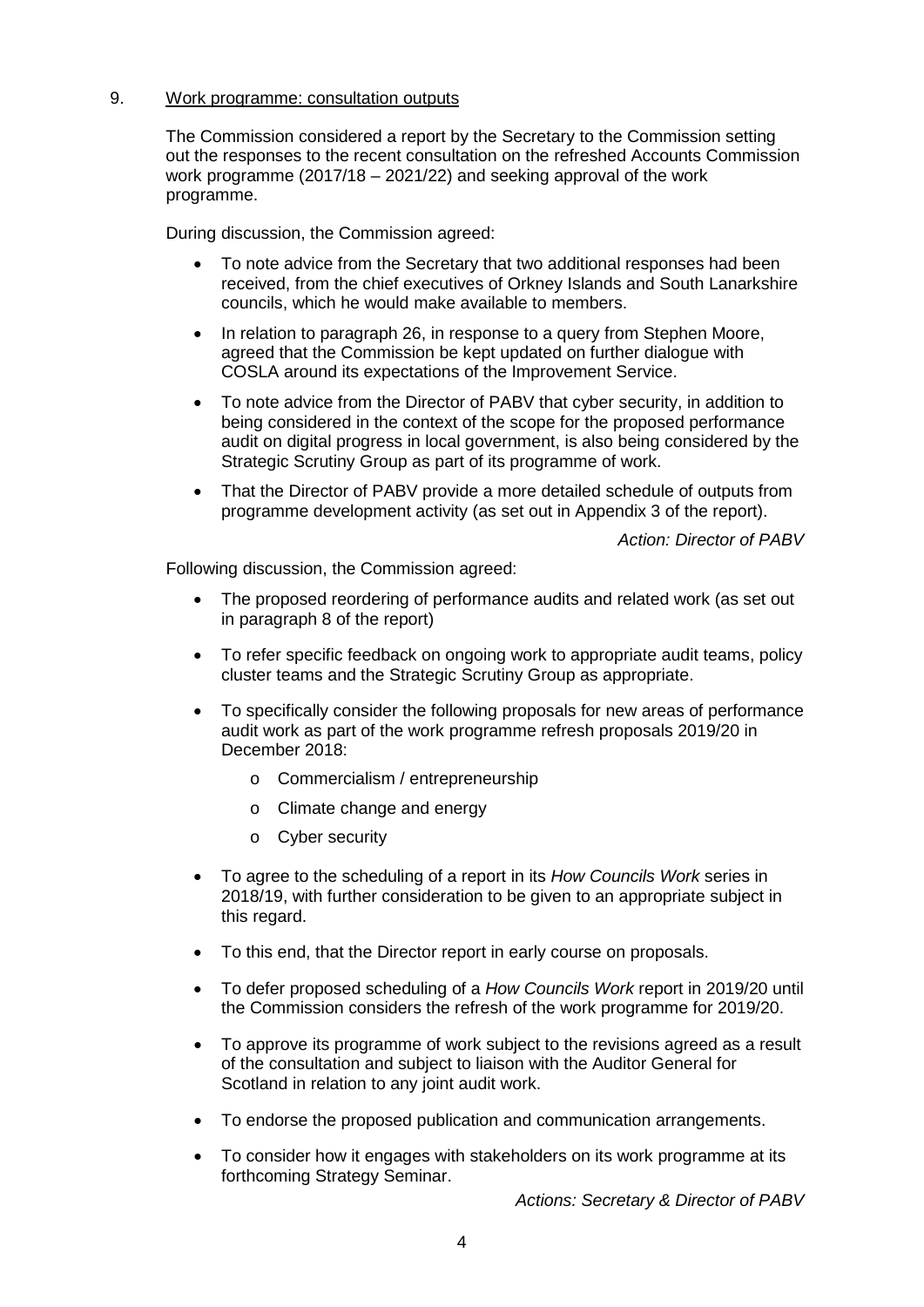# 10. Local Government Benchmarking Framework: National Benchmarking Overview Report 2016/17

The Commission considered a report by the Secretary presenting for information the Local Government Benchmarking Framework (LGBF) National Benchmarking Overview Report 2016/17 and advising the Commission of the next stages of its dialogue with the LGBF Board.

During discussion, the Commission agreed to:

- Note the National Benchmarking Overview Report 2016/17.
- Note that a discussion with the Chair of the LGBF Board will take place at the April meeting in relation to:
	- o the progress of the project
	- o councils' progress against the Commission's SPI Direction, in advance of the Commission considering a new SPI Direction in December 2018

*Action: Secretary and Director of PABV*

## 11. Briefing: the changing Social Security landscape

The Commission considered a report by the Assistant Director, Audit Services and PABV providing a briefing on structural changes to social security with implications for Scottish local authorities.

During discussion, the Commission:

- Noted the implications of the structural changes to social security on the audit work of the Auditor General for Scotland as set out in the joint work programme.
- Noted the outcome of Audit Scotland's review of auditors' Housing Benefit subsidy certification letters of all 32 Scottish local authorities for 2016/17.
- Noted that further consideration will be given by Audit Scotland to the implications for the Commission's audit work of local authorities' social security responsibilities, with a view to the Commission considering these implications as part of the refresh of its work programme for 2019/20.
- Agreed that such consideration include housing benefit administration and Council Tax Reduction Scheme.
- Agreed further in this regard that such consideration include the impact of the changes on individual people.
- Agreed that the Financial Audit and Assurance Committee consider in particular the implications to the financial audit.
- Agreed that future such update and briefing reports provide more detail around costs.

Following discussion, the Commission noted the report.

#### 12. Statutory report: City of Edinburgh Council

The Commission considered a report by the Controller of Audit on a matter arising from the 2016/17 audit of City of Edinburgh Council, in relation to a large scale